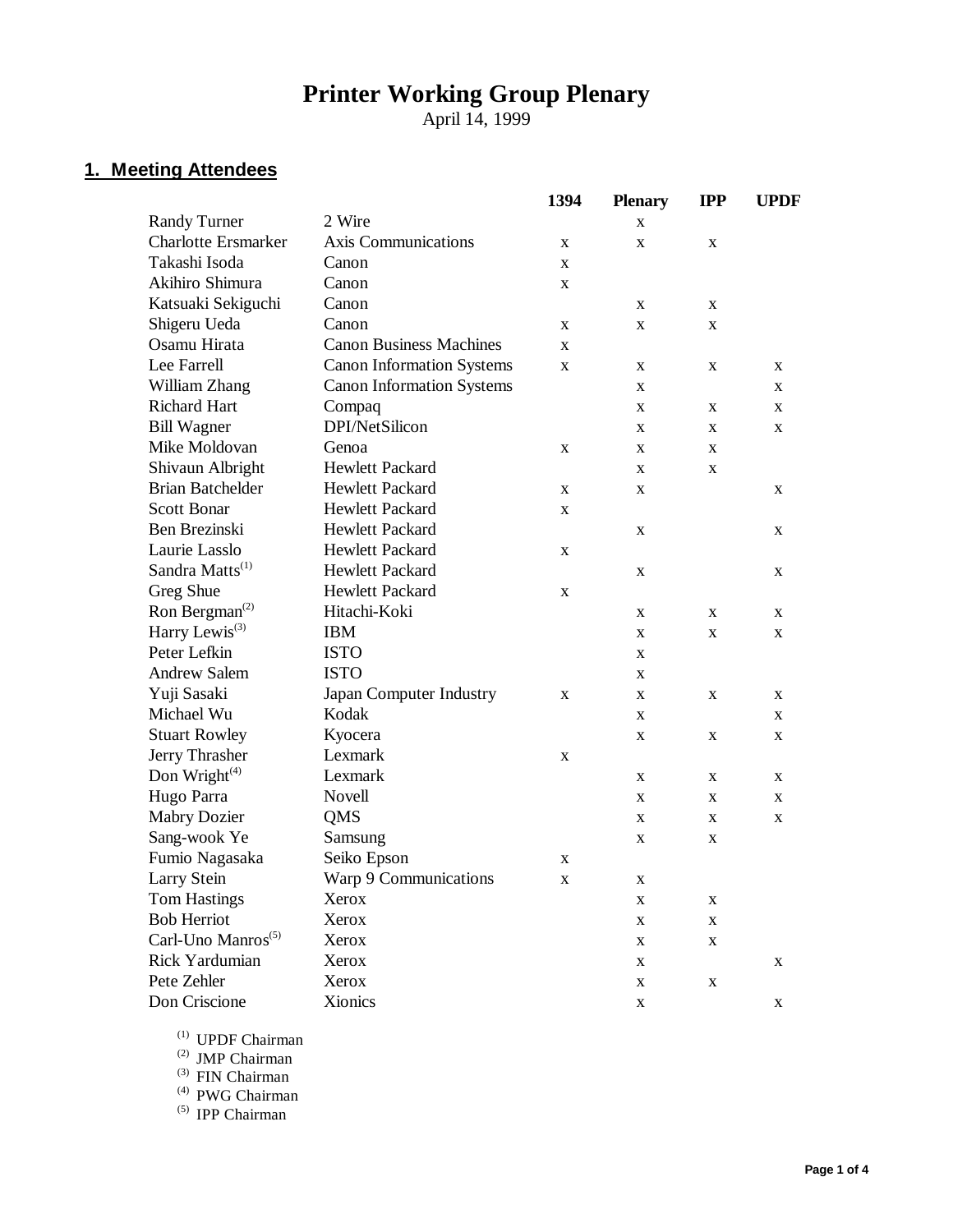### **2. Administrivia**

Wednesday morning, Don Wright opened the PWG meeting, and provided details for the next meeting:

- May 24-28
- Philadelphia Marriott West
- 111 Crawford Ave.
- West Conshohocken, PA 19428
- $\cdot$  610-941-5600
- Reservations: 800-228-9290
- Group rate (mention "Hewlett Packard"): \$169

Don also referenced the 1999 schedule for future PWG meetings:

| $\bullet$ | Jul 5-9           | Copenhagen, Denmark      |                            |
|-----------|-------------------|--------------------------|----------------------------|
|           |                   |                          | <b>Jul 12-16 IETF Oslo</b> |
|           |                   |                          | Jul 14-16 Comdex Canada    |
|           | • Aug $16-20$     | Alaska (Joint PWG/PWG-C) |                            |
|           | • Sep 27-Oct 1    | Denver, CO               |                            |
|           | $\bullet$ Nov 1-5 | Raleigh, NC              |                            |
|           |                   |                          | Nov 8-12 IETF Wash DC      |

Nov 15-19 Comdex

• Dec 13-17 Los Angeles/Santa Barbara area

#### **3. Status Reports**

Each of the Project Chairs (or appointed spokesperson) provided a brief status of the individual projects.

## **3.1 Printer MIB Project (PMP)**

Don reported that the Host Resources MIB *still* hasn't progressed to a Draft Standard within the IETF. (Previously the HR MIB Chairman had committed to complete all necessary paperwork by the end of February. This has not been done.) Because the Printer MIB is dependent on this occurring, it continues to be blocked by the IETF process. The current co-chairs of the Printer MIB have appealed to the IESG that the HR MIB Chairman is not doing his job adequately— and are trying to take on this responsibility. Unbelievably, the Printer MIB has apparently been sitting idle (without significant modification) for over a year while waiting for the advancement of the HR MIB.

## **3.2 Job Monitoring MIB Project (JMP)**

The Job MIB is also waiting in the IETF process. No dates for "next steps" were provided. One person commented that there is some question about whether the Job MIB is included in the Printer MIB WG Charter. The topic of interoperability testing was raised. Harry Lewis said that IBM has an implementation that could be made available for testing purposes. Although an interoperability test "bake off" is possible (and may occur in the future), no specific details are currently planned.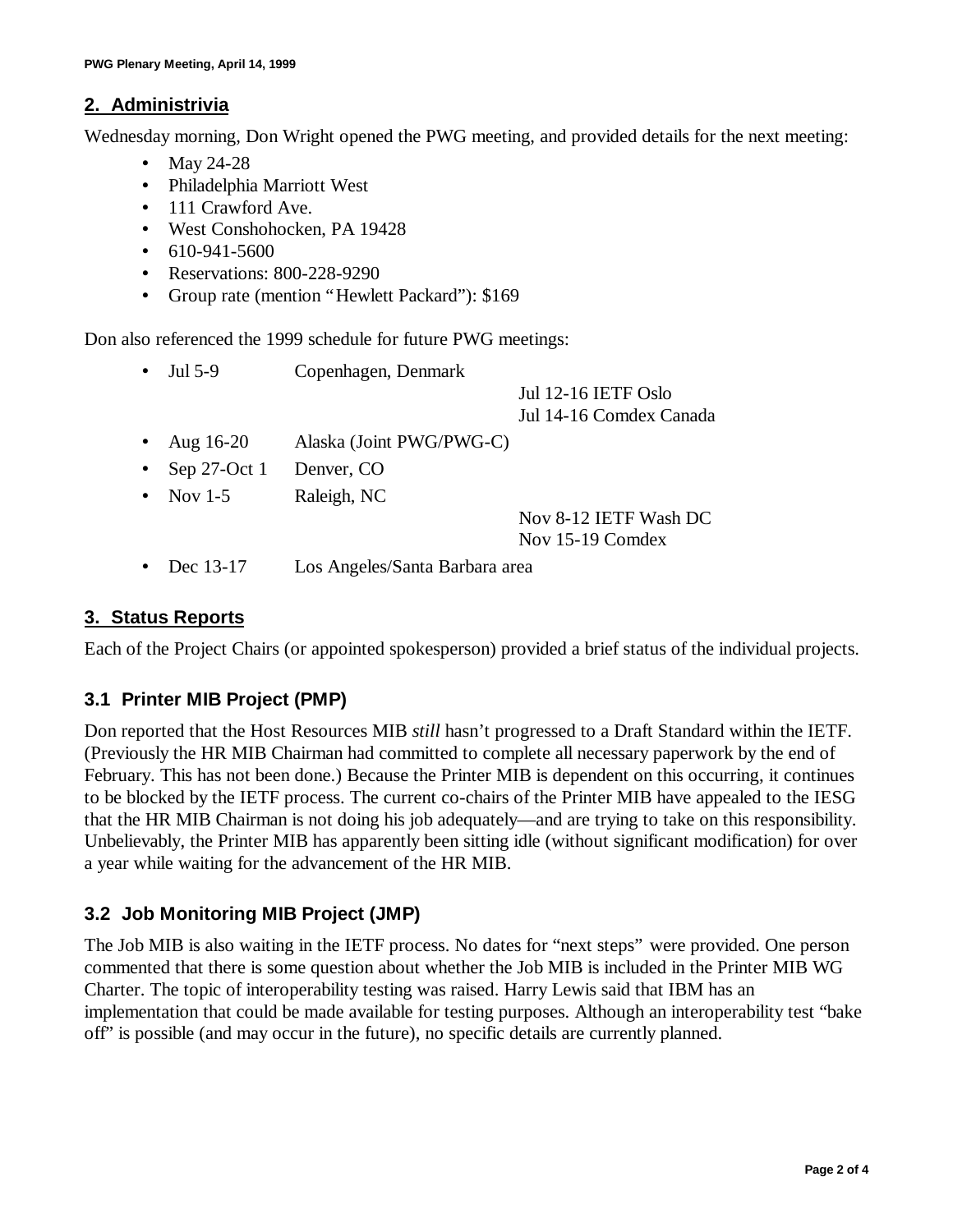## **3.3 Finisher (FIN) MIB Project**

Because the Finisher MIB is dependent on the Printer MIB, it is also waiting for the Printer MIB progression (which is waiting on the HR MIB.)

#### **3.4 Universal Printer Description File Format (UPDF) Project**

Sandra Matts reported that an initial specification has been started. Two separate subgroups have been created for User interface and Imaging. It is expected that the subgroups will be able to achieve more efficient progress.

### **3.5 Internet Printing Protocol (IPP) Project**

Carl-Uno reported that the Bake-off was very successful. 24 companies attended (including several that have never attended IPP meetings.) The Bake off results have been posted, including several Issues that were generated during the testing process. The group is currently in the process of addressing the remaining Issues that have not yet been resolved.

Genoa is interested in creating an IPP test suite, and plans to coordinate this effort with the IPP WG.

The IPPv1.0 document suite is "in the IETF Editor's RFC queue." Although the IESG has approved the documents for Experimental RFC status, they still need to pass through the Editor before they get assigned RFC numbers.

#### **3.6 1394 PWG**

Brian Batchelder reported that two proposals for modification to the Disconnect process were given, and a review of a proposed sample API was also accomplished.

Don Wright asked for an estimate of the status on achieving a complete draft of the specification. Brian guessed that a "page turner" review of a draft profile document could be possible for the July meeting.

## **4. ISTO – IEEE**

Peter Lefkin presented some slides on the background of the IEEE Industry Standards and Technology Organization (ISTO), its purpose and its relationship with the IEEE. The ISTO wants to provide some services to the PWG that will enable it to generate its own standards documents more easily. Also, by taking advantage of the IEEE infrastructure, the ISTO can provide an "umbrella corporation" status for the PWG. This will give the PWG indemnification benefits similar to the process of incorporation. Finally, the ISTO offers various services that the PWG could choose to contract on a "pay as you use" basis, including:

- Accounting, financial management
- Intellectual Property (IP) management
- Membership support
- Planning and meeting management
- Publication and document management
- General promotion, marketing, and press relations